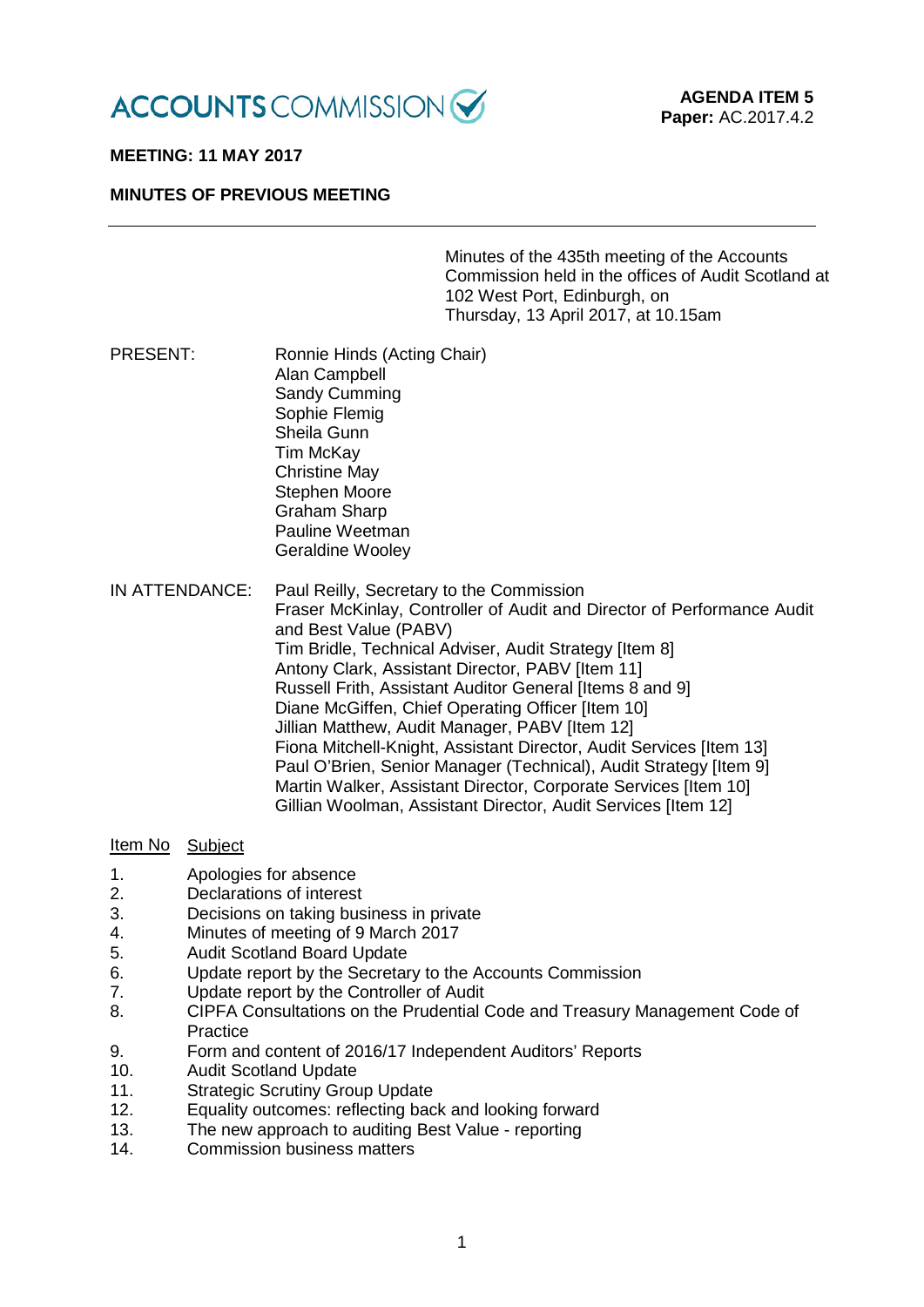# Acting Chair

Ronnie Hinds advised that the Minister for Local Government and Housing had notified him that he was content for him to serve as Acting Chair of the Commission until a permanent Chair is appointed, the process for which is now underway.

### 1. Apologies for absence

It was noted that no apologies for absence had been received.

### 2. Declarations of interest

The following declarations of interest were made:

- Alan Campbell, in item 8, as an author of the current CIPFA (Chartered Institute of Public Finance Accountants) Prudential Code for Capital Finance in Local Authorities.
- Sheila Gunn, in item 6, as a non-executive Director of the Wheatley Group, concerning its relationship with Glasgow City Council, in relation to references to housing matters.
- Christine May, in items 8, 9 and 12, as Chair of Fife Cultural Trust, in relation to references to arm's length external organisations.

### 3. Decisions on taking business in private

It was agreed that the following items be taken in private:

- Item 10, as it involves discussion on matters relating to the Commission's relationship with Audit Scotland, which may involve confidential issues which the Commission would wish to consider in private.
- Item 11, as it presents an update on discussions with strategic scrutiny partners which may include confidential policy matters that the Commission would wish to discuss in private before proceeding.
- Item 12, as it proposes draft reports that the Commission is to consider and consult appropriately with stakeholders if necessary before publishing.
- Item 13, as it presents proposals around operational matters relating to the new approach to auditing Best Value, which the Commission may wish to discuss with the Controller of Audit before informing stakeholders.

The Chair advised that there was no business for item 14 and thus would not require discussion.

#### 4. Minutes of meeting of 9 March 2017

The minutes of the meeting of 9 March 2017 were approved as a correct record.

Arising therefrom, in relation to item 12, advice was noted from the Secretary that:

- The latest meeting of the Board of the Local Government Benchmarking Framework (LGBF), which he attends as an observer, took place on 31 March, at which the strategic plan for the project was discussed. He had raised as part of this discussion the areas of interest in the initiative expressed by the Commission. The development of the plan remains ongoing.
- The Chair would be meeting representatives of the LGBF Board in coming weeks as part of the Commission's regular communication with the Board, at which would also feature the areas of interest to the Commission.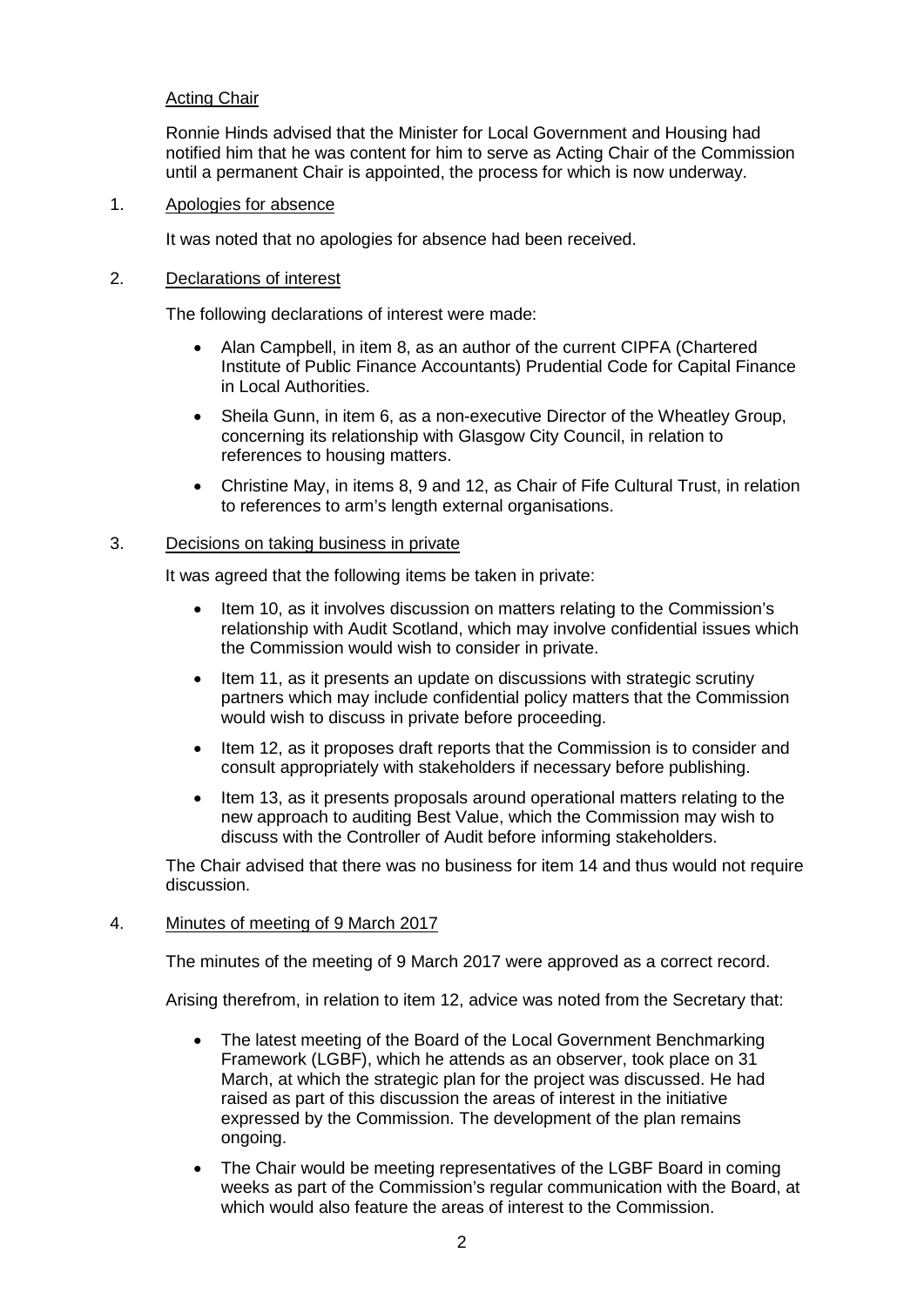# 5. Audit Scotland Board Update

The Chair provided a verbal update on recent Audit Scotland Board activity.

Arising therefrom, advice from the Chair was noted that the Commission would be considering at its June meeting a paper from Audit Scotland on draft proposals for a quality assurance framework.

# 6. Update report by the Secretary to the Accounts Commission

The Commission considered a report by the Secretary to the Commission providing an update on significant recent activity relating to local government and issues of relevance or interest across the wider public sector.

During discussion, the Commission agreed:

• In relation to paragraph 34, to note advice from the Secretary that the Local Government and Communities Committee had launched an inquiry on city region deals, including a call for views.

It was agreed that due to the tight timescale set by the Committee for responses, the Chair would agree the terms of a response, to be reported to the Commission at its next meeting.

*Action: Secretary* 

• In relation to paragraph 31, arising from a query by Geraldine Wooley, that further information be provided on the impact of the 2017 revaluation on rateable values and non-domestic rates bills.

*Action: Director of PABV*

Following discussion, the Commission agreed to note the report.

7. Update report by the Controller of Audit

The Controller of Audit provided a verbal update on his recent activity including meetings and discussions with stakeholders.

During discussion, the Commission noted an update from the Controller of Audit on the progress of the working group established by the Scottish Government and COSLA, meetings of which he attends as an observer, on a refresh of the statutory guidance in relation to Best Value.

Following discussion, the Commission noted the update.

# 8. Consultations: CIPFA Prudential Code and Treasury Management Code of Practice

The Commission considered a report by the Secretary to the Commission seeking the Commission's view about whether it would wish to respond to CIPFA's consultations on the Prudential Code and the Treasury Management Code of Practice and to agree the process for finalising the response.

During discussion, the Commission agreed:

- To respond to both consultations.
- The terms of a response to the consultations.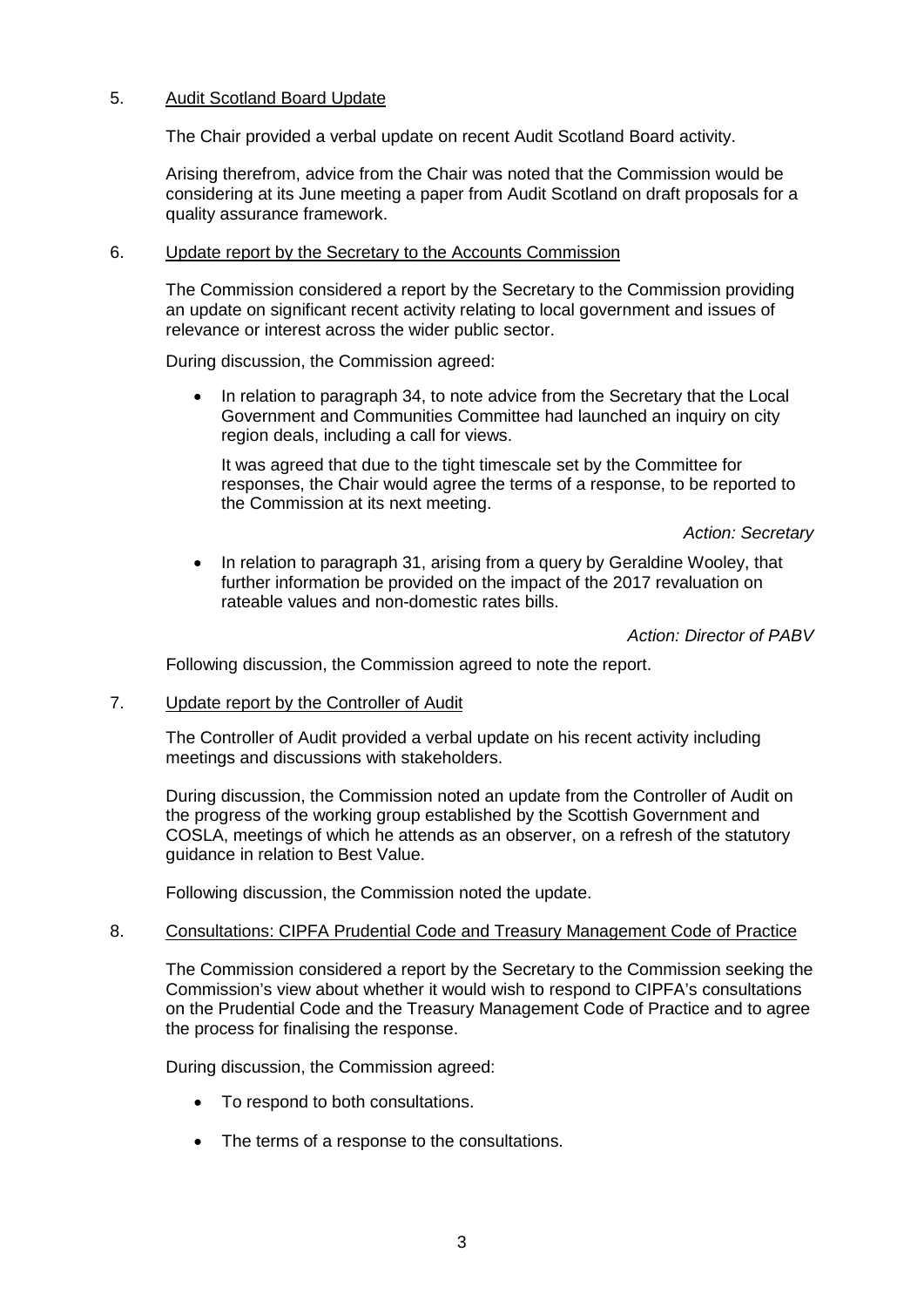• To delegate responsibility for signing off the response to the Acting Chair and the sponsors of the performance audit *Borrowing and Treasury Management*, Graham Sharp and Pauline Weetman

*Action: Secretary and Director of PABV*

### 9. Form and content of 2016/17 independent auditors' reports:

The Commission considered a report by the Assistant Auditor General seeking the Commission's approval of a revised form of independent auditor's reports in respect of local authorities, local authority pension funds and section 106 charities for 2016/17.

Following discussion, the Commission:

- Noted advice from the Assistant Auditor General that he would provide further information on the implications for auditing responsibilities of the use of capital bonds by councils.
- Noted advice from the Assistant Auditor General that he would inform auditors of a slight revision to the Code of Audit Practice in order to reflect the new model independent auditor's reports.
- Approved the model independent auditor's reports for local authorities, local authority pension funds and section 106 charities.

*Actions: Assistant Auditor General*

#### 10. Audit Scotland Update

Diane McGiffen and Martin Walker provided a presentation on the ongoing strategic business of Audit Scotland.

During discussion, it was noted that Audit Scotland would be taking forward the Commission's conclusions from its Strategy Seminar and in its revised Strategy to ensure reflection in its Corporate Plan.

Following discussion, the Commission noted the presentation.

#### 11. Strategic Scrutiny Group Update

The Commission considered a report by the Director of PABV updating the Commission on the progress of the Strategic Scrutiny Group (SSG), particularly in relation to: the Commission's joint work programme with the Auditor General; and the SSG's short-life working group on the role of scrutiny in the  $21<sup>st</sup>$  century.

During discussion, the Commission agreed:

- To note advice from the Director that there would be a focus in the immediate business of the SSG on the implications for scrutiny of the community empowerment agenda.
- To note that the potential areas of collaboration identified by the SSG corresponded well with the Commission's joint work programme with the Auditor General.
- To note in particular the mutual interest of the Commission and SSG in children's services and in mental health.
- That it should continue to lead and explore with partners in the SSG how it can progress joint working in relation to the closing the gap in outcomes between the least and most deprived communities in Scotland.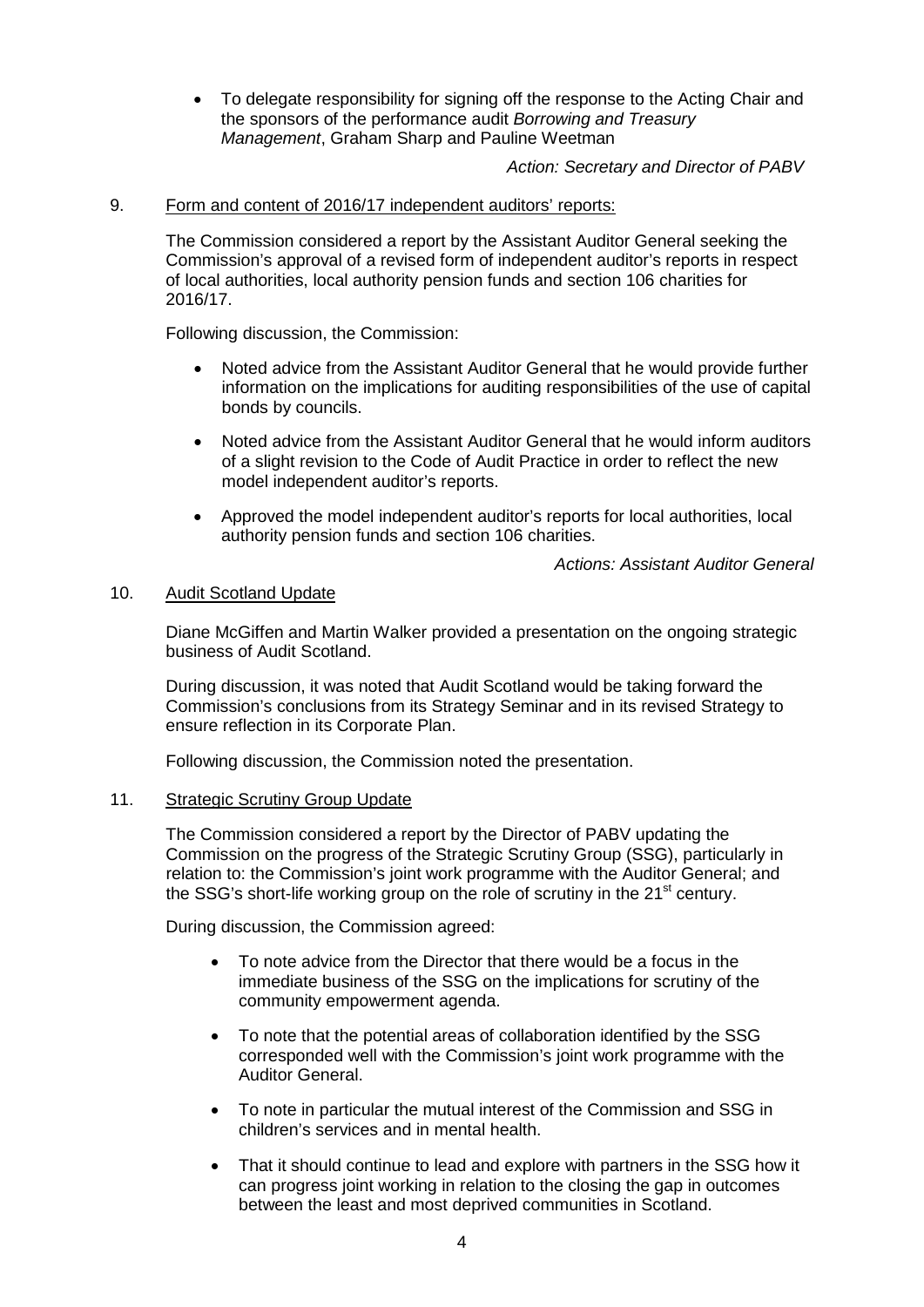- To note advice from the Director on the reflections of the SSG on a pilot of citizen scrutiny in Blairgowrie, led by Education Scotland, in particular noting that any further activity around such an initiative would be subject of further discussion by the SSG.
- To note advice from the Director on ongoing collaboration between SSG members on data management.
- Noted that the Commission's Acting Chair would take forward these various matters in his role as Acting Chair of the SSG.
- Noted that the Director would provide a further update to the Commission following the next meeting of the SSG, which is scheduled for May.

*Actions: Director of PABV*

### 12. Equality outcomes: reflecting back and looking forward

The Commission considered a report by the Chair of Audit Scotland's Diversity and Equality Steering Group (DESG) proposing two draft reports for publication setting out how the Accounts Commission and Audit Scotland are demonstrating their duties under the Equality Act 2010.

Following discussion, the Commission:

- Agreed a number of revisions to the draft, to be taken forward by the Chair of the DESG.
- Approved the reports for publication by the end of April 2017.

*Action: Chair of DESG*

#### 13. The new approach to auditing Best Value - reporting

The Commission considered a joint report by the Secretary and the Controller of Audit seeking the Commission's views on a number of matters around the reporting of outputs from the new approach to auditing Best Value, in the run-up to considering the first Best Value Assurance Report at its May meeting.

During discussion, the Commission agreed:

• That the BVARs include recommendations from the Controller of Audit for the Commission to formally endorse, or otherwise, as it sees fit.

*Action: Controller of Audit*

- To note how it can use its findings.
- To endorse the proposed approach to following up BVARs and Commission findings.
- To note the potential use of hearings in the new approach to auditing Best Value.
- To continue the use of engagement meetings with councils as part of the new approach.

*Actions: Secretary*

• To review the first tranche of BVARs around February 2018, the scope of which includes the matters set out above.

*Action: Secretary and Controller of Audit*